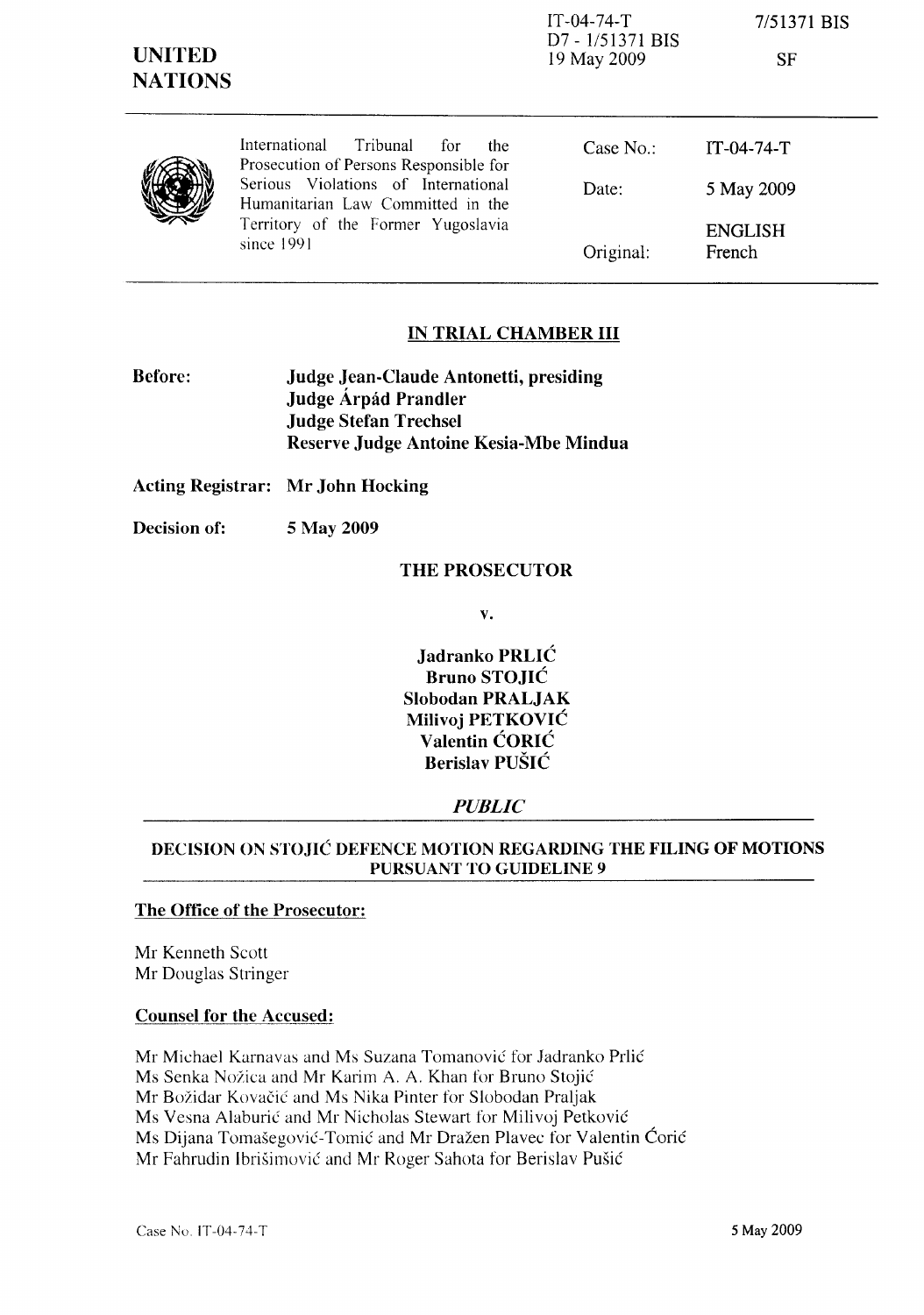**TRIAL CHAMBER III** ("Chamber") of the International Tribunal for the Prosecution of Persons Responsible for Serious Violations of International Humanitarian Law Committed in the Territory of the Former Yugoslavia since 1991 ("Tribunal"),

**SEIZED OF** "Bruno Stojić's Notice Regarding Filing of Motions for the Admission of Documentary Evidence", filed by Counsel for the Accused Stojić ("Stojić Defence") on 23 April 2009 ("Motion"), in which the Stojić Defence requests that the Chamber allow it to file requests for the admission of documentary evidence pursuant to paragraph 35 of the "Decision Adopting Guidelines for the Presentation of Defence Evidence", rendered by the Chamber on 24 April 2008 ("Guideline 9") in accordance with the schedule it submits,

**NOTING** the oral decision rendered by the Chamber on 20 April 2009, in which it called upon the Stojić Defence to inform it, before 23 April 2009, of whether or not it intended to file one or several motions under Guideline 9 and, if so, on which subjects and by which time, $\frac{1}{1}$ 

**CONSIDERING** that in its Motion, the Stojić Defence proposes a schedule and requests that the Chamber allow it to file its motions pursuant to Guideline 9 as follows: two motions on 4 May 2009, three motions on 6 May 2009 and three other motions on an unspecified date,

**CONSIDERING** that the Stojić Defence argues that all of its witnesses raised topics that subsequently continued to be raised by other witnesses until the end of its case, which did not allow it to conclude any specific topic until its last witness had testified. $^{2}$ 

**CONSIDERING** that the Stojić Defence further argues that the recent changes to its witness schedule increased its uncertainty of when a certain topic would have concluded, $3$ 

<sup>&</sup>lt;sup>1</sup> Oral Decision on the filing of a motion pursuant to Guideline 9 by the Stojić Defence, 20 April 2009, Transcript in French ("T(F)"), pp. 38866 and 38867.

Motion, para. 4.

<sup>&</sup>lt;sup>3</sup> Motion, para. 5.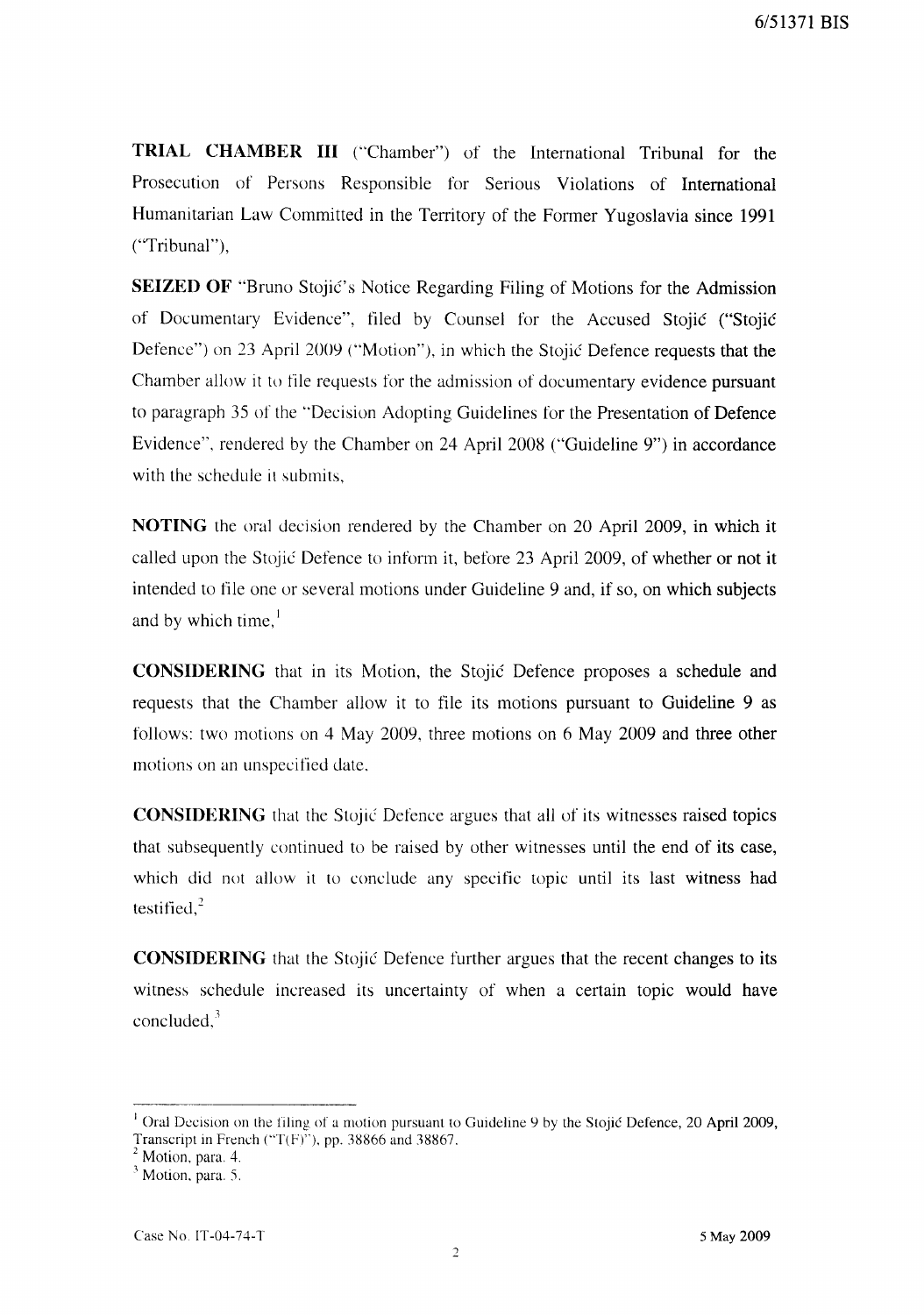**CONSIDERING** that in view of this, the Stojić Defence proposes to file two motions pursuant to Guideline 9 relating, on the one hand, to the functioning of the HVO Defence Department and, on the other hand, the legislation of the HVO HZ H-B, following the testimony of Ivan Bagarić, that is by no later than 4 May 2009,<sup>4</sup>

**CONSIDERING** that the Stojić Defence proposes to file three motions pursuant to Guideline 9 relating to the co-operation between the HVO and the ABiH on the one hand, and the co-operation between the HVO and international organisations on the other hand, and finally, the functioning of the HVO municipal brigades, relationships between the brigades, the zones of operation and the HVO central authority in Mostar, following the testimony of Dragan Jurić, that is by no later than 6 May 2009, $\degree$ 

**CONSIDERING** that the Stojić Defence explains the requested time to file the five above-mentioned motions by its concern to present to the Chamber only necessary and appropriate motions, adding that, unlike the Prosecution and the Prlić Defence, it did not benefit from any periods of adjournment to prepare them,<sup>6</sup>

**CONSIDERING** that the Stojić Defence also requests leave of the Chamber to file, at an unspecified date, a motion pursuant to Guidehne 9 relating to the topic of the constitutionality of Herceg-Bosna and the functioning of its judiciary following the testimony of Mate Arlović, a joint expert witness with the Praljak Defence, whose date of testimony has yet to be finalized, $<sup>7</sup>$ </sup>

**CONSIDERING** that the Stojić Defence also requests leave of the Chamber to file, at an unspecified date. a motion pursuant to Guideline 9 for evidence related to Witness Momčilo Mandić that it will not be able to present through him, in the event he testifies at a later date. $<sup>8</sup>$ </sup>

**CONSIDERING** finally, that the Stojić Defence informs the Chamber of its intention to file a general motion requesting the admission of exhibits that might be denied by orders. which may still be pending before the Chamber, for the admission of evidence

Motion, para. 6.

 $\frac{5}{1}$  Motion, para. 6.

 $<sup>6</sup>$  Motion, para. 7.</sup>

<sup>7</sup> Motion. para. 8.

<sup>&</sup>lt;sup>8</sup> Motion, para. 8.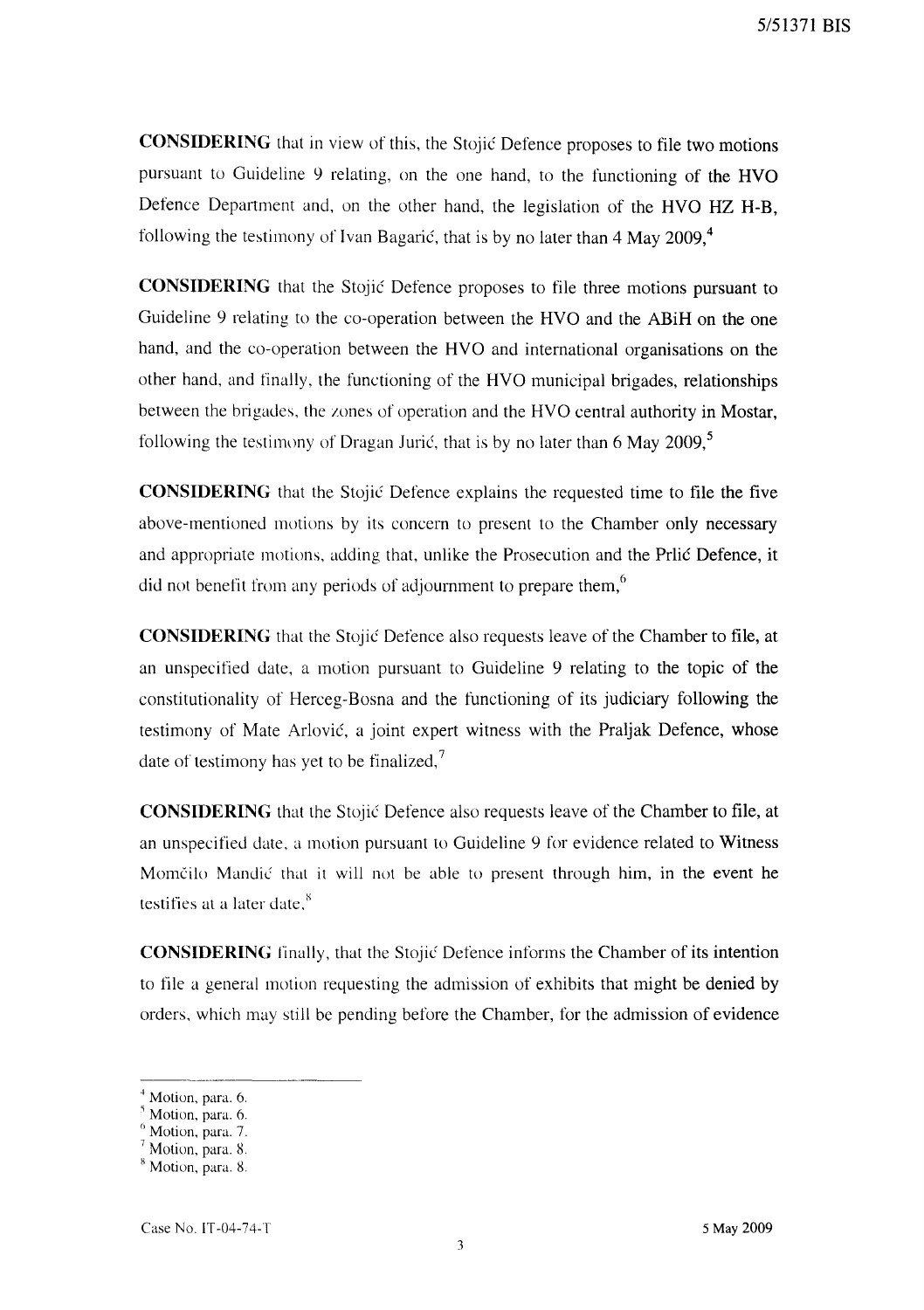through witnesses should these exhibits be denied for failure of the witness to comment on their content,  $9<sup>9</sup>$ 

CONSIDERING, in *limine*, that the Chamber deems, based on the deadlines proposed by the Stojić Defence to file its motions pursuant to Guideline 9, that it is appropriate to resolve this issue urgently without waiting for the possible responses from the other parties,

**CONSIDERING** that the Chamber recalls the provisions of Guideline 9 which require that any motion requesting the admission of documentary evidence be filed "promptly" after the end of the presentation of evidence in respect of a given municipality or subject,

**CONSIDERING** that the Chamber notes the proposal of the Stojić Defence regarding the filing of two motions on 4 May 2009 and three motions on 6 May 2009,

**CONSIDERING** that the Chamber deems that this deadline is reasonable and decides to allow the filing of these motions according to the proposed schedule,

**CONSIDERING** however that, since this decision is rendered at a date subsequent to 4 May 2009, the Chamber allows the Stojić Defence to file its five motions on 6 May 2009,

**CONSIDERING** furthermore that, the Stojić Defence requests that the Chamber grant it leave to file a motion pursuant to Guideline 9 relating to the constitutionality of Herceg-Bosna and the functioning of its judiciary following the testimony of Mate Arlović, a joint expert witness with the Praljak Defence, whose date of testimony has yet to be determined and who is not on the schedule filed by the Praljak Defence,

**CONSIDERING** that in this regard, the Chamber recalls the "Decision on Jadranko Prlić's Motion to be Relieved from the Strict Application of Guideline 9 of the Decision of 24 April 200X", rendered on 23 July 2008 ("Decision of 23 July 2008") in which it held that allowing one party "to present evidence after the presentation of its case or until all the Accused have presented their cases would be detrimental not only

<sup>&</sup>lt;sup>9</sup> Motion, para. 9.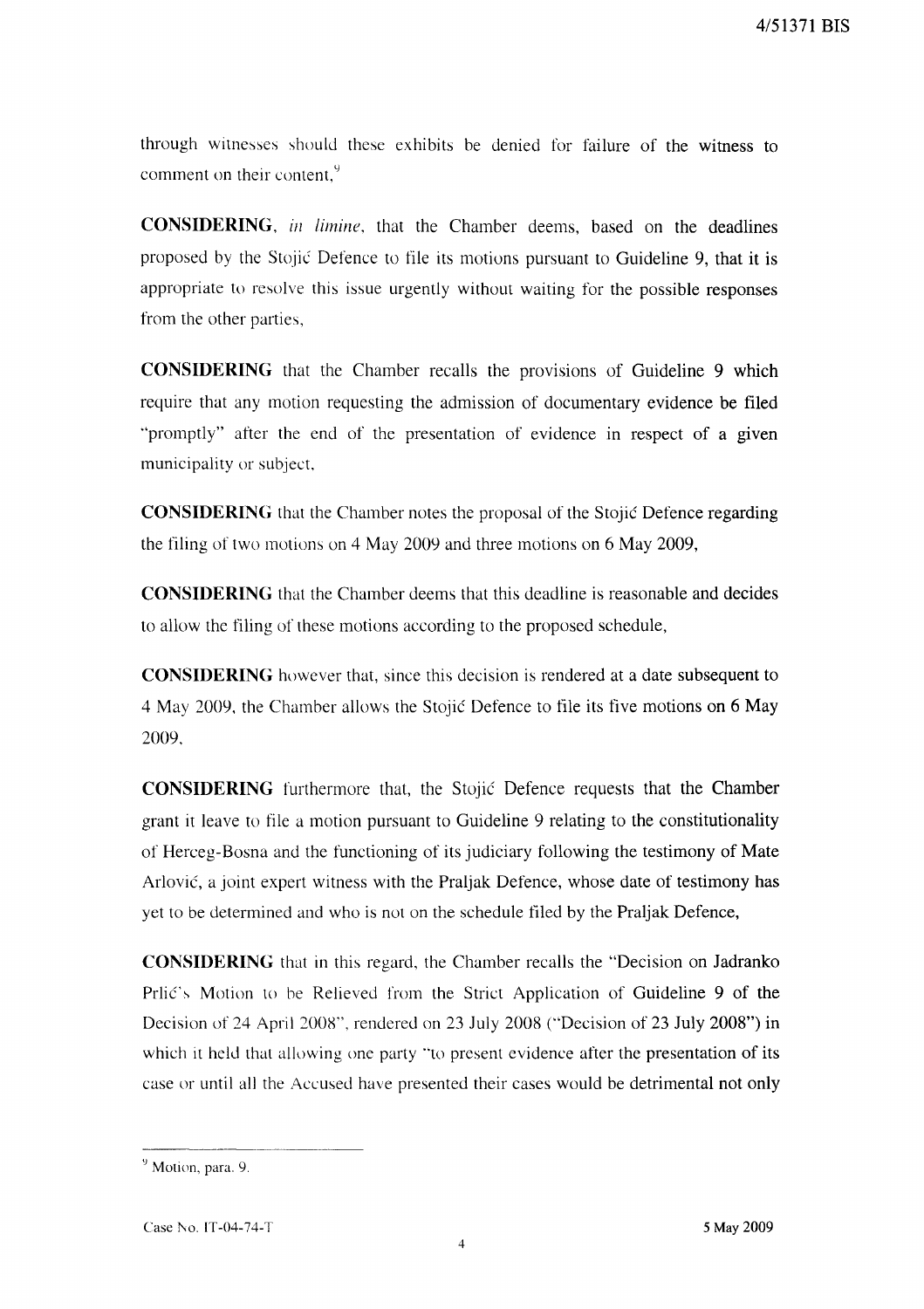to the Prosecution but also to the other Accused, since such a practice could considerably delay the pronouncement of the judgment in this case",  $^{10}$ 

**CONSIDERING** nevertheless that, supposing this witness appears in the context of the Praljak Defence case, Mate Arlović is a joint expert witness for the Stojić Defence and the Praljak Defence,

**CONSIDERING** consequently that allowing the Stojić Defence to file a motion pursuant to Guideline 9 for those exhibits it would not have been able to introduce through this witness, following his possible testimony in the context of the Praljak Defence case, would not therefore be detrimental to the other parties,

**CONSIDERING** that the Chamber consequently decides to grant the Stojić Defence motion in that respect, provided this motion pursuant to Guideline 9 is filed before the close of the Praljak Defence case and is limited to presenting evidence dealing with the same topics as those raised by the witness,

**CONSIDERING** furthermore, that the Stojić Defence requests the leave of the Chamber to file a motion pursuant to Guideline 9 for the exhibits on its list of exhibits filed pursuant to Rule 65 *ter* (G) of the Rules of Procedure and Evidence ("Rules") that it would not have been able to introduce through Momčilo Mandić, in the event that he testifies before the Chamber,

**CONSIDERING** that the Chamber notes that to date, the testimony of Momčilo Mandić is in fact scheduled after the testimony of the Accused Praljak, that is at least three months after the end of the Stojić Defence case on 28 April 2009,<sup>11</sup>

**CONSIDERING** that in its Oral Decision of 20 April 2009, the Chamber already indicated that "the possible coming of Momčilo Mandić as a witness after the presentation of his case will not, in any case, allow him to file a new request under Guideline 9 after this witness will have appeared",<sup>12</sup>

 $10$  Decision of 23 July 2008, p. 5.

<sup>&</sup>lt;sup>11</sup> Hearing of 28 April 2009, T(F) pp. 39444 and 39445.

<sup>&</sup>lt;sup>12</sup> Oral Decision on the filing of a motion pursuant to Guideline 9 by the Stojić Defence, 20 April 2009, T(F), pp. 38866 and 38867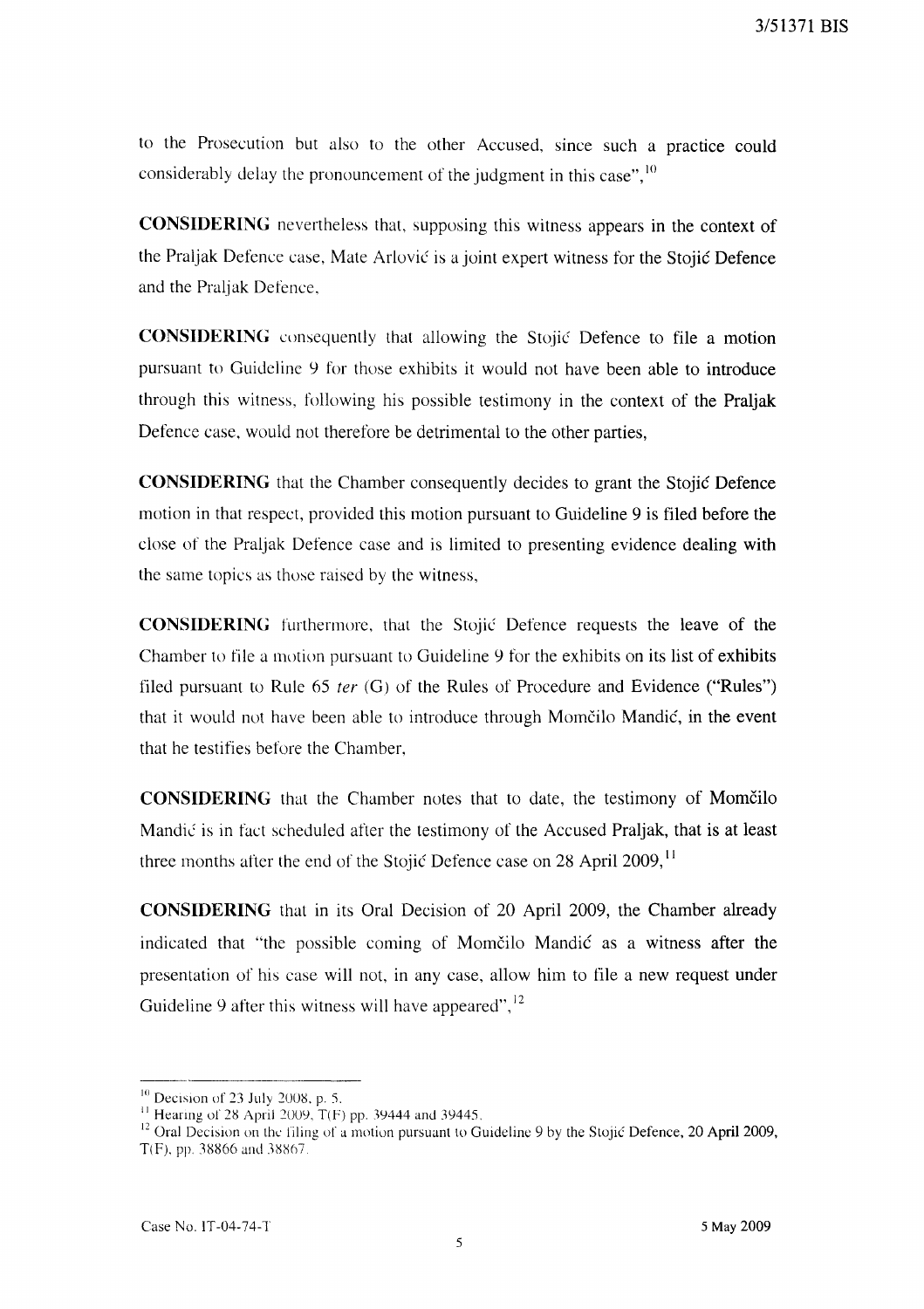**CONSIDERING,** furthermore, that the Chamber recalls the reasons already given in the Decision of 23 July 2008 cited above,

**CONSIDERING** that in view of the above, the Chamber, in order to guarantee a fair trial for all the parties involved and ensure the proper administration of justice, decides to deny the motion in this respect,

**CONSIDERING,** however, that the Chamber allows the Stojić Defence to request the admission of the exhibits relating to the topics it intends to raise during the testimony of Momčilo Mandić, through the motions that it will submit on 6 May 2009,

**CONSIDERING** finally, that the Stojić Defence informs the Chamber of its wish to present a general motion for the admission of any exhibit that may be denied by the orders, currently pending before the Chamber, on the admission of evidence presented through a witness, in the event that these exhibits are denied for failure of the witness to comment on their content,

**CONSIDERING** that, as regards this issue, the Chamber exceptionally allows the Stojić Defence to file a motion pursuant to Guideline 9 for the exhibits that may not have been admitted by the orders on the admission of evidence through Stojić Defence witnesses for the reason that the exhibit was not put to the witness, or that the witness did not comment on the exhibit's relevance, probative value or reliability, distinct from any other reason for denial, which shall apply to the decisions on admission rendered after 6 May 2009 and pending at the time of the filing of the motions pursuant to Guideline 9 scheduled for 6 May 2009,

#### **FOR THE FOREGOING** REASONS,

**PURSUANT TO** Rules 54, 89 and 90 (F) of the Rules,

## **PARTIALLY GRANTS** the Motion **and**

ALLOWS the Stojić Defence to file, in application of Guideline 9, five motions on 6 May 2009,